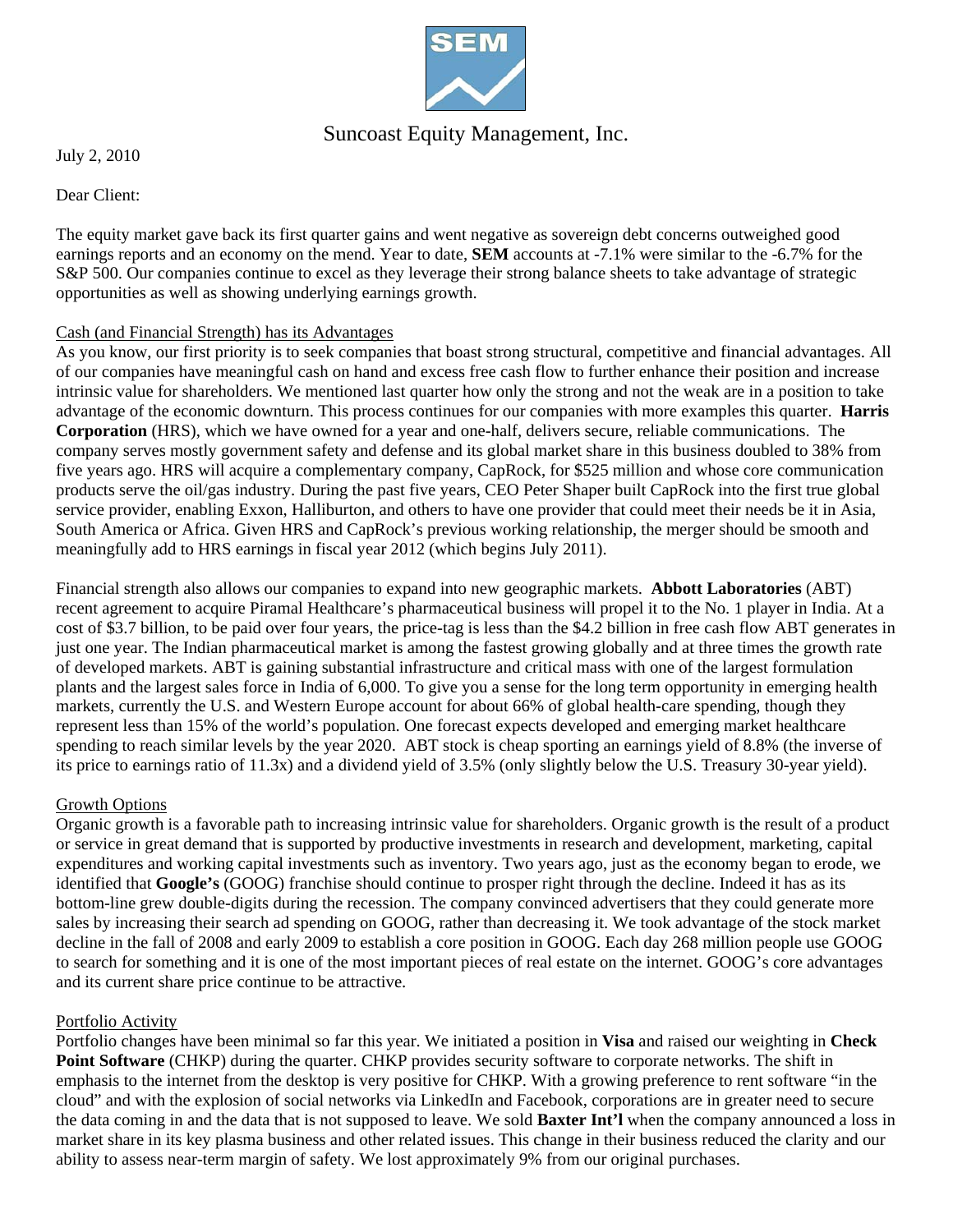## Inflation or Deflation?...Transporter 3 has the Answer

Corporate balance sheets are mostly in good shape. On the contrary, sovereign nations such as Greece, Spain and the U.S. national and state and local debt levels are another matter. The pending issue of significant debt for governments is a major factor driving near-term market volatility and the great tug of war between those who believe inflation will result and those who believe deflation will occur. We will not handicap either of the two outcomes. We defer to George Bernard Shaw's observation "if all the economists were laid end to end, they'd never reach a conclusion". We do feel the deleveraging process will take time and will negatively affect the US recovery and other developed global economies that are likewise infected with debt. Policy decision will play an important role here and we have time to make good decisions.

In the movie *Transporter 3* the villain says to the girl he holds hostage for ransom "Haven't you heard, this is the new world. There are no global economies just efficiency and profit and loss". We're not quite there but if we boil all the macro issues down to inflation or deflation, we are prepared. Our portfolio which consists of businesses with competitive advantages will do well in either environment because they can innovate, raise prices and gain further advantages of scale. The outcome will vary for other investment classes. Businesses in which competition is keen, real estate and natural resources will fair satisfactory in an inflationary environment and poorly if we deflate. Fixed income will lose in an inflationary environment and do well if we experience deflation.

#### John Wooden…Timeless Wisdom and Inspiration

The world bid farewell last month to legendary basketball coach John Wooden at age 99. He blazed a trail with unmatched ten NCAA national championships in a twelve-year period at UCLA. He authored several books between 1997-2009 that emphasized his building blocks for winning at life and at basketball. His motto on success was knowing you gave your best effort, not necessarily putting more points on the scoreboard than your opponent in a given night. Coach Wooden proclaimed the path to success in any endeavor requires *faith* and *patience* (just **Google** John Wooden *Pyramid of Success*). To gain *faith* and *confidence* in your investment decision making process, you need to understand the process of your advisor(s) and not just look at the scoreboard.

**SEM** plays an important role in the long term success of preserving and growing your capital. We hope you attain further *faith* and *confidence* that you have made a good decision selecting us as we describe how we engage in several of Coach Wooden's seven point creed. Among them we are *true to ourselves* and *make each day our masterpiece* by executing a time-tested discipline to create a portfolio for you in which we personally own the same stocks. We build this portfolio as a *shelter against a rainy day* by investing only in companies that have very strong balance sheets and operational history. We *drink deeply from good books* by following those before us, including Ben Graham, Phil Fisher and Warren Buffett, who have been successful. **SEM's** mission is to *help others* preserve and build their wealth through the ownership of common stocks. We are *thankful* for our clients who have entrusted us with their hard-earned capital and understand this is not a one game or a one season journey.

Regarding the scoreboard, we don't dismiss its usefulness for analysis and often there is a connection between good results and a sound discipline. To this end our scoreboard is fine, though we are always striving for better absolute and relative results. We have done well over the long term on a relative basis versus the market averages and our peers. Our most recent ranking from **Morningstar** is five-star (out of five) for ten years and four stars since inception. Our institutional ranking since inception for equity management in the two categories we are most often associated are top 4% and 5% for large capitalization core and large growth, respectively. We're delighted to send copies of these reports on request or you can view them on our website.

Thanks for your continued support.

Sincerely,

Donald R. Jowdy President